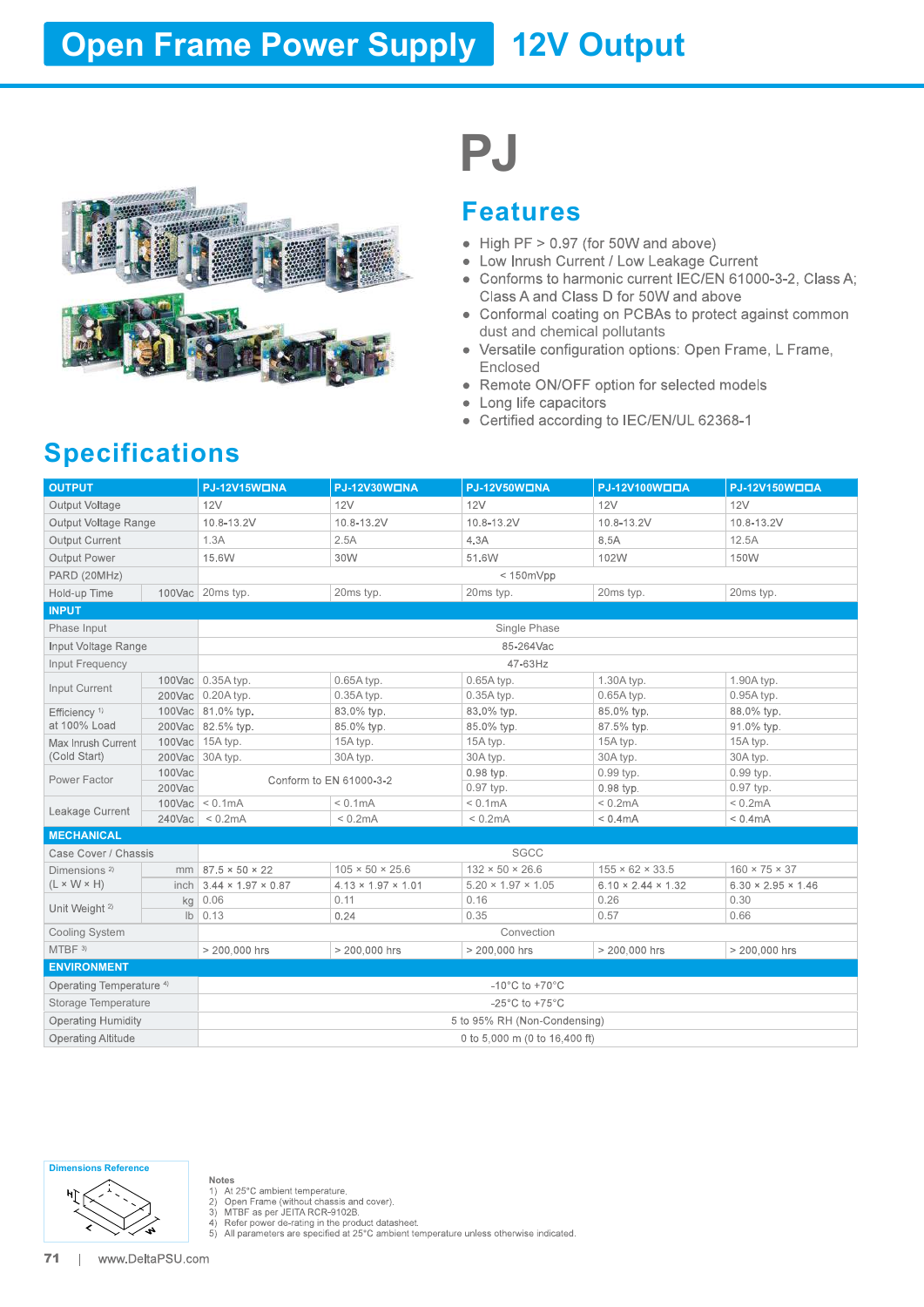## 24V Output



# **PJ**

#### Features

- 
- 
- 
- dust and chemical pollutants
- Enclosed<br>Remote ON/OFF option for selected models
- 
- 
- 

## Specifications

| <b>Specifications</b>                                |        |                                                                             | $\bullet$<br>$\bullet$<br>$\bullet$    | PJ<br><b>Features</b><br>Enclosed | • High PF $> 0.97$ (for 50W and above)<br>• Low Inrush Current / Low Leakage Current<br>Class A and Class D for 50W and above<br>dust and chemical pollutants<br>Remote ON/OFF option for selected models<br>Long life capacitors<br>Certified according to IEC/EN/UL 62368-1 | • Conforms to harmonic current IEC/EN 61000-3-2, Class A;<br>• Conformal coating on PCBAs to protect against common<br>• Versatile configuration options: Open Frame, L Frame, |                         |  |  |  |  |  |  |
|------------------------------------------------------|--------|-----------------------------------------------------------------------------|----------------------------------------|-----------------------------------|-------------------------------------------------------------------------------------------------------------------------------------------------------------------------------------------------------------------------------------------------------------------------------|--------------------------------------------------------------------------------------------------------------------------------------------------------------------------------|-------------------------|--|--|--|--|--|--|
| <b>OUTPUT</b>                                        |        | <b>PJ-24V30WONA</b>                                                         | <b>PJ-24V50WONA</b>                    |                                   | PJ-24V100WOOA                                                                                                                                                                                                                                                                 | PJ-24V150WOOA                                                                                                                                                                  |                         |  |  |  |  |  |  |
| Output Voltage                                       |        | 24V                                                                         | <b>24V</b>                             |                                   | 24V                                                                                                                                                                                                                                                                           | 24V                                                                                                                                                                            |                         |  |  |  |  |  |  |
| Output Voltage Range                                 |        | 21.6-26.4V                                                                  | 21.6-26.4V                             |                                   | 21.6-26.4V                                                                                                                                                                                                                                                                    | 21.6-26.4V                                                                                                                                                                     |                         |  |  |  |  |  |  |
| Output Current                                       |        | 1.3A                                                                        | 2.1A                                   |                                   | 4.3A                                                                                                                                                                                                                                                                          | 6.3A                                                                                                                                                                           |                         |  |  |  |  |  |  |
| Output Power                                         |        | 31.2W<br>50.4W                                                              |                                        |                                   | 103.2W                                                                                                                                                                                                                                                                        | 150W                                                                                                                                                                           |                         |  |  |  |  |  |  |
| PARD (20MHz)                                         |        |                                                                             |                                        |                                   | $< 150$ m $Vpp$                                                                                                                                                                                                                                                               |                                                                                                                                                                                |                         |  |  |  |  |  |  |
| Hold-up Time                                         |        | 100Vac 20ms typ.                                                            | 20ms typ.                              |                                   | 20ms typ.                                                                                                                                                                                                                                                                     | 20ms typ.                                                                                                                                                                      |                         |  |  |  |  |  |  |
| <b>INPUT</b>                                         |        |                                                                             |                                        |                                   |                                                                                                                                                                                                                                                                               |                                                                                                                                                                                |                         |  |  |  |  |  |  |
| Phase Input                                          |        |                                                                             |                                        |                                   | Single Phase                                                                                                                                                                                                                                                                  |                                                                                                                                                                                |                         |  |  |  |  |  |  |
| Input Voltage Range                                  |        |                                                                             |                                        | 85-264Vac                         |                                                                                                                                                                                                                                                                               |                                                                                                                                                                                |                         |  |  |  |  |  |  |
| Input Frequency                                      |        |                                                                             |                                        | 47-63Hz                           |                                                                                                                                                                                                                                                                               |                                                                                                                                                                                | Open Frame Power Supply |  |  |  |  |  |  |
| Input Current                                        |        | 100Vac 0.65A typ.<br>0.65A typ.                                             |                                        |                                   | 1.30A typ.                                                                                                                                                                                                                                                                    | 1.90A typ.                                                                                                                                                                     |                         |  |  |  |  |  |  |
|                                                      |        | 200Vac 0.35A typ.                                                           | 0.35A typ.                             |                                   | 0.65A typ.                                                                                                                                                                                                                                                                    | 0.95A typ.                                                                                                                                                                     |                         |  |  |  |  |  |  |
| Efficiency $1$<br>at 100% Load                       |        | 100Vac 85.0% typ.<br>200Vac 86.0% typ.                                      | 84.5% typ.<br>87.0% typ.               |                                   | 86.0% typ.<br>89.0% typ.                                                                                                                                                                                                                                                      | 88.0% typ.<br>91.0% typ.                                                                                                                                                       |                         |  |  |  |  |  |  |
| Max Inrush Current                                   |        | 100Vac 15A typ.                                                             | 15A typ.                               |                                   | 15A typ.                                                                                                                                                                                                                                                                      | 15A typ.                                                                                                                                                                       |                         |  |  |  |  |  |  |
| (Cold Start)                                         |        | 200Vac 30A typ.                                                             | 30A typ.                               |                                   | 30A typ.                                                                                                                                                                                                                                                                      | 30A typ.                                                                                                                                                                       |                         |  |  |  |  |  |  |
|                                                      | 100Vac |                                                                             | 0.98 typ.                              |                                   | 0.99 typ.                                                                                                                                                                                                                                                                     | 0.99 typ.                                                                                                                                                                      |                         |  |  |  |  |  |  |
| Power Factor                                         | 200Vac | Conform to EN 61000-3-2                                                     | 0.97 typ.                              |                                   | 0.98 typ.                                                                                                                                                                                                                                                                     | 0.97 typ.                                                                                                                                                                      |                         |  |  |  |  |  |  |
| Leakage Current                                      |        | $100\text{Vac}$ < 0.1mA                                                     | $< 0.1$ m $A$                          |                                   | $< 0.2$ m $A$                                                                                                                                                                                                                                                                 | $< 0.2$ m $A$                                                                                                                                                                  |                         |  |  |  |  |  |  |
|                                                      |        | $240\text{Vac}$ < 0.2mA                                                     | $< 0.2 \text{mA}$                      |                                   | $< 0.4$ m $A$                                                                                                                                                                                                                                                                 | $< 0.4$ m $A$                                                                                                                                                                  |                         |  |  |  |  |  |  |
| <b>MECHANICAL</b>                                    |        |                                                                             |                                        |                                   |                                                                                                                                                                                                                                                                               |                                                                                                                                                                                |                         |  |  |  |  |  |  |
| Case Cover / Chassis                                 |        |                                                                             |                                        |                                   | SGCC                                                                                                                                                                                                                                                                          |                                                                                                                                                                                |                         |  |  |  |  |  |  |
| Dimensions <sup>2)</sup>                             |        | $mm$ 105 × 50 × 25.6                                                        | $132 \times 50 \times 26.6$            |                                   | $155 \times 62 \times 33.5$                                                                                                                                                                                                                                                   | $160 \times 75 \times 37$                                                                                                                                                      |                         |  |  |  |  |  |  |
| $(L \times W \times H)$<br>Unit Weight <sup>2)</sup> |        | inch $4.13 \times 1.97 \times 1.01$<br>$kg$ 0.11                            | $5.20 \times 1.97 \times 1.05$<br>0.16 |                                   | $6.10 \times 2.44 \times 1.32$<br>0.26                                                                                                                                                                                                                                        | $6.30 \times 2.95 \times 1.46$<br>0.29                                                                                                                                         |                         |  |  |  |  |  |  |
|                                                      |        | $\mathsf{lb} \mid 0.24$                                                     | 0.35                                   |                                   | 0.57                                                                                                                                                                                                                                                                          | 0.64                                                                                                                                                                           |                         |  |  |  |  |  |  |
| Cooling System                                       |        |                                                                             |                                        |                                   | Convection                                                                                                                                                                                                                                                                    |                                                                                                                                                                                |                         |  |  |  |  |  |  |
| $MTBF$ <sup>3)</sup>                                 |        | > 200,000 hrs                                                               | > 200,000 hrs                          | > 200,000 hrs<br>> 200,000 hrs    |                                                                                                                                                                                                                                                                               |                                                                                                                                                                                |                         |  |  |  |  |  |  |
| <b>ENVIRONMENT</b>                                   |        |                                                                             |                                        |                                   |                                                                                                                                                                                                                                                                               |                                                                                                                                                                                |                         |  |  |  |  |  |  |
| Operating Temperature <sup>4)</sup>                  |        |                                                                             |                                        |                                   |                                                                                                                                                                                                                                                                               |                                                                                                                                                                                |                         |  |  |  |  |  |  |
| Storage Temperature                                  |        | -10 $^{\circ}$ C to +70 $^{\circ}$ C<br>$-25^{\circ}$ C to +75 $^{\circ}$ C |                                        |                                   |                                                                                                                                                                                                                                                                               |                                                                                                                                                                                |                         |  |  |  |  |  |  |
| <b>Operating Humidity</b>                            |        | 5 to 95% RH (Non-Condensing)                                                |                                        |                                   |                                                                                                                                                                                                                                                                               |                                                                                                                                                                                |                         |  |  |  |  |  |  |
| <b>Operating Altitude</b>                            |        | 0 to 5,000 m (0 to 16,400 ft)                                               |                                        |                                   |                                                                                                                                                                                                                                                                               |                                                                                                                                                                                |                         |  |  |  |  |  |  |
|                                                      |        |                                                                             |                                        |                                   |                                                                                                                                                                                                                                                                               |                                                                                                                                                                                |                         |  |  |  |  |  |  |



- 
- 

Notes<br>
1) At 25°C ambient temperature.<br>
2) Open Frame (without chassis and cover).<br>
3) MTBF as per JEITA RCR-9102B.<br>
4) Refer power de-rating in the product datasheet.<br>
5) All parameters are specified at 25°C ambient tempe